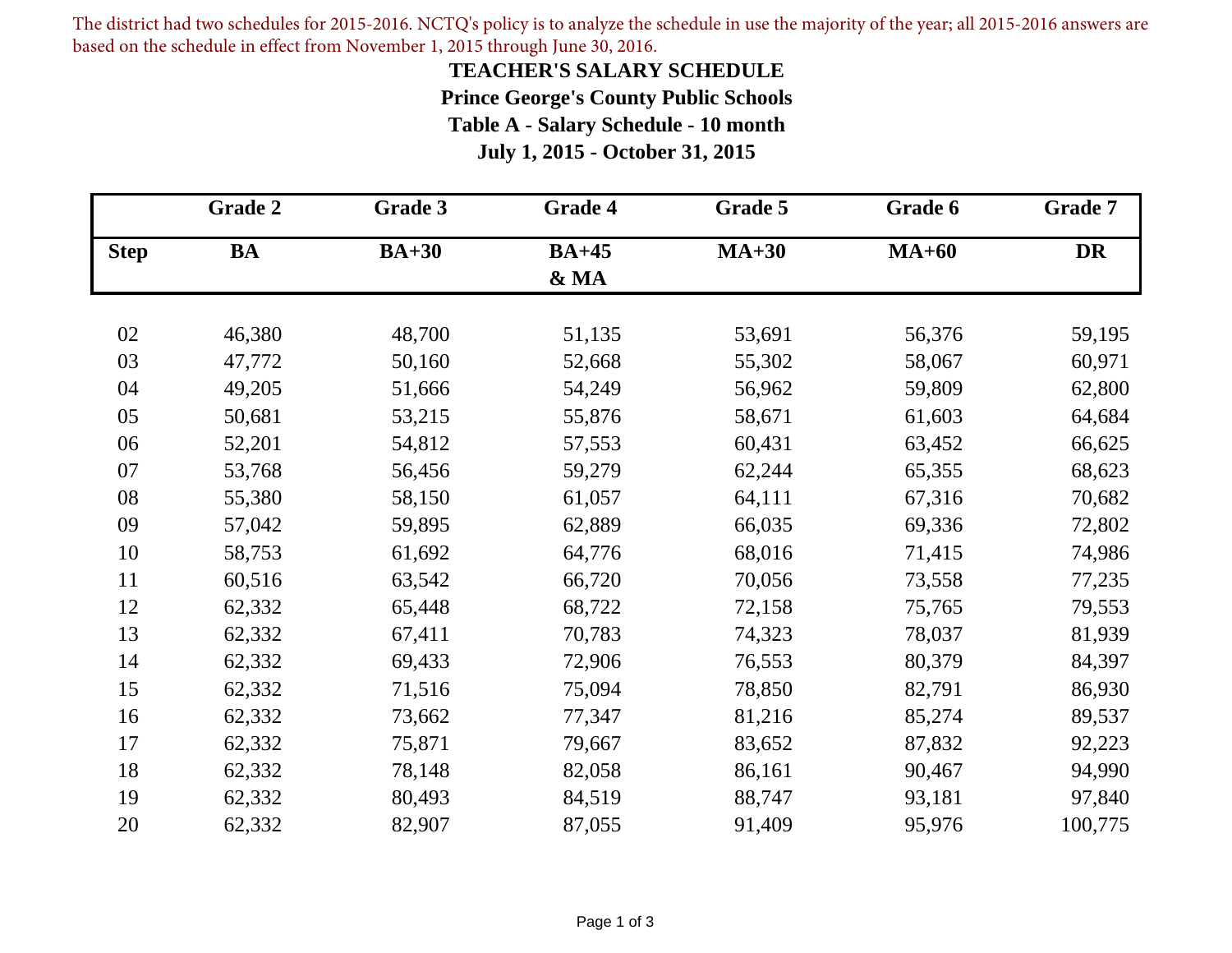### **Prince George's County Public Schools Table B - Salary Schedule - 11 month TEACHER'S SALARY SCHEDULE**

**July 1, 2015 - October 31, 2015**

|             | Grade 2   | Grade 3 | Grade 4         | Grade 5 | Grade 6 | Grade 7   |
|-------------|-----------|---------|-----------------|---------|---------|-----------|
| <b>Step</b> | <b>BA</b> | $BA+30$ | $BA+45$<br>& MA | $MA+30$ | $MA+60$ | <b>DR</b> |
| 02          | 51,019    | 53,570  | 56,248          | 59,061  | 62,013  | 65,114    |
| 03          | 52,550    | 55,176  | 57,935          | 60,833  | 63,874  | 67,068    |
| 04          | 54,126    | 56,832  | 59,674          | 62,658  | 65,790  | 69,080    |
| 05          | 55,749    | 58,537  | 61,463          | 64,538  | 67,763  | 71,153    |
| 06          | 57,422    | 60,293  | 63,308          | 66,474  | 69,796  | 73,287    |
| 07          | 59,144    | 62,102  | 65,207          | 68,468  | 71,890  | 75,486    |
| 08          | 60,918    | 63,965  | 67,164          | 70,522  | 74,047  | 77,750    |
| 09          | 62,746    | 65,885  | 69,178          | 72,638  | 76,269  | 80,082    |
| 10          | 64,629    | 67,861  | 71,254          | 74,818  | 78,557  | 82,485    |
| 11          | 66,568    | 69,896  | 73,392          | 77,062  | 80,914  | 84,959    |
| 12          | 68,565    | 71,993  | 75,594          | 79,374  | 83,342  | 87,508    |
| 13          | 68,565    | 74,153  | 77,862          | 81,756  | 85,841  | 90,133    |
| 14          | 68,565    | 76,377  | 80,197          | 84,208  | 88,417  | 92,837    |
| 15          | 68,565    | 78,668  | 82,603          | 86,736  | 91,070  | 95,623    |
| 16          | 68,565    | 81,027  | 85,081          | 89,338  | 93,801  | 98,491    |
| 17          | 68,565    | 83,458  | 87,634          | 92,018  | 96,615  | 101,445   |
| 18          | 68,565    | 85,962  | 90,264          | 94,778  | 99,514  | 104,489   |
| 19          | 68,565    | 88,542  | 92,971          | 97,622  | 102,499 | 107,624   |
| 20          | 68,565    | 91,198  | 95,760          | 100,550 | 105,574 | 110,853   |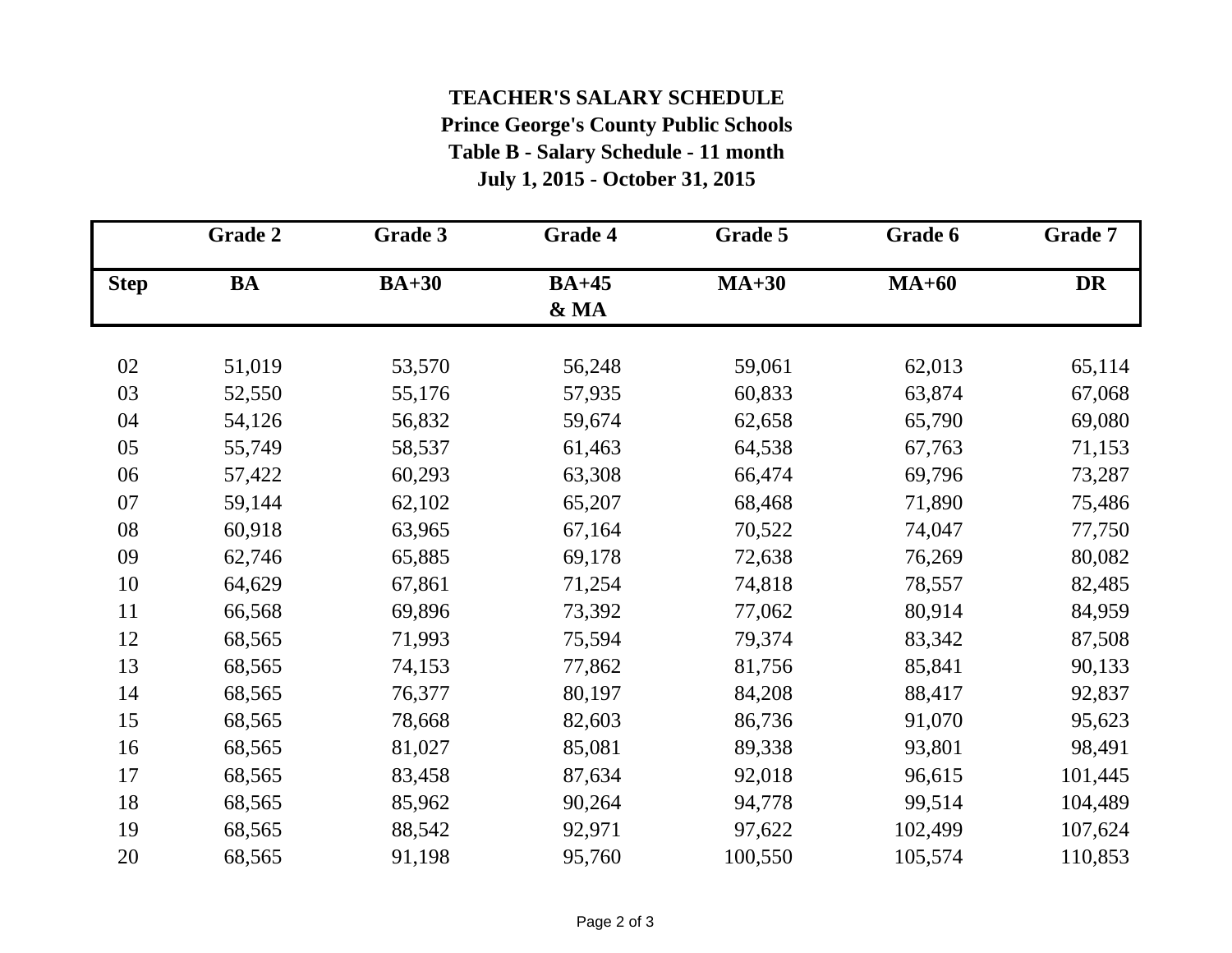### **Table C - Salary Schedule - 12 month July 1, 2015 - October 31, 2015 TEACHER'S SALARY SCHEDULE Prince George's County Public Schools**

|             | <b>Grade 2</b> | Grade 3 | Grade 4         | Grade 5 | Grade 6 | Grade 7 |
|-------------|----------------|---------|-----------------|---------|---------|---------|
| <b>Step</b> | <b>BA</b>      | $BA+30$ | $BA+45$<br>& MA | $MA+30$ | $MA+60$ | DR      |
| 02          | 55,657         | 58,440  | 61,362          | 64,430  | 67,652  | 71,034  |
| 03          | 57,326         | 60,193  | 63,202          | 66,363  | 69,681  | 73,165  |
| 04          | 59,047         | 61,998  | 65,098          | 68,354  | 71,771  | 75,360  |
| 05          | 60,817         | 63,859  | 67,051          | 70,405  | 73,924  | 77,621  |
| 06          | 62,642         | 65,774  | 69,063          | 72,518  | 76,142  | 79,950  |
| 07          | 64,522         | 67,747  | 71,135          | 74,693  | 78,426  | 82,348  |
| 08          | 66,456         | 69,780  | 73,269          | 76,934  | 80,779  | 84,817  |
| 09          | 68,451         | 71,874  | 75,467          | 79,242  | 83,203  | 87,362  |
| 10          | 70,504         | 74,030  | 77,732          | 81,619  | 85,698  | 89,984  |
| 11          | 72,619         | 76,251  | 80,064          | 84,067  | 88,269  | 92,683  |
| 12          | 74,798         | 78,538  | 82,466          | 86,590  | 90,918  | 95,463  |
| 13          | 74,798         | 80,893  | 84,939          | 89,188  | 93,645  | 98,327  |
| 14          | 74,798         | 83,319  | 87,488          | 91,864  | 96,454  | 101,277 |
| 15          | 74,798         | 85,819  | 90,113          | 94,620  | 99,348  | 104,316 |
| 16          | 74,798         | 88,394  | 92,817          | 97,459  | 102,329 | 107,445 |
| 17          | 74,798         | 91,046  | 95,601          | 100,382 | 105,399 | 110,667 |
| 18          | 74,798         | 93,778  | 98,469          | 103,394 | 108,560 | 113,988 |
| 19          | 74,798         | 96,591  | 101,423         | 106,496 | 111,817 | 117,408 |
| 20          | 74,798         | 99,488  | 104,466         | 109,691 | 115,172 | 120,930 |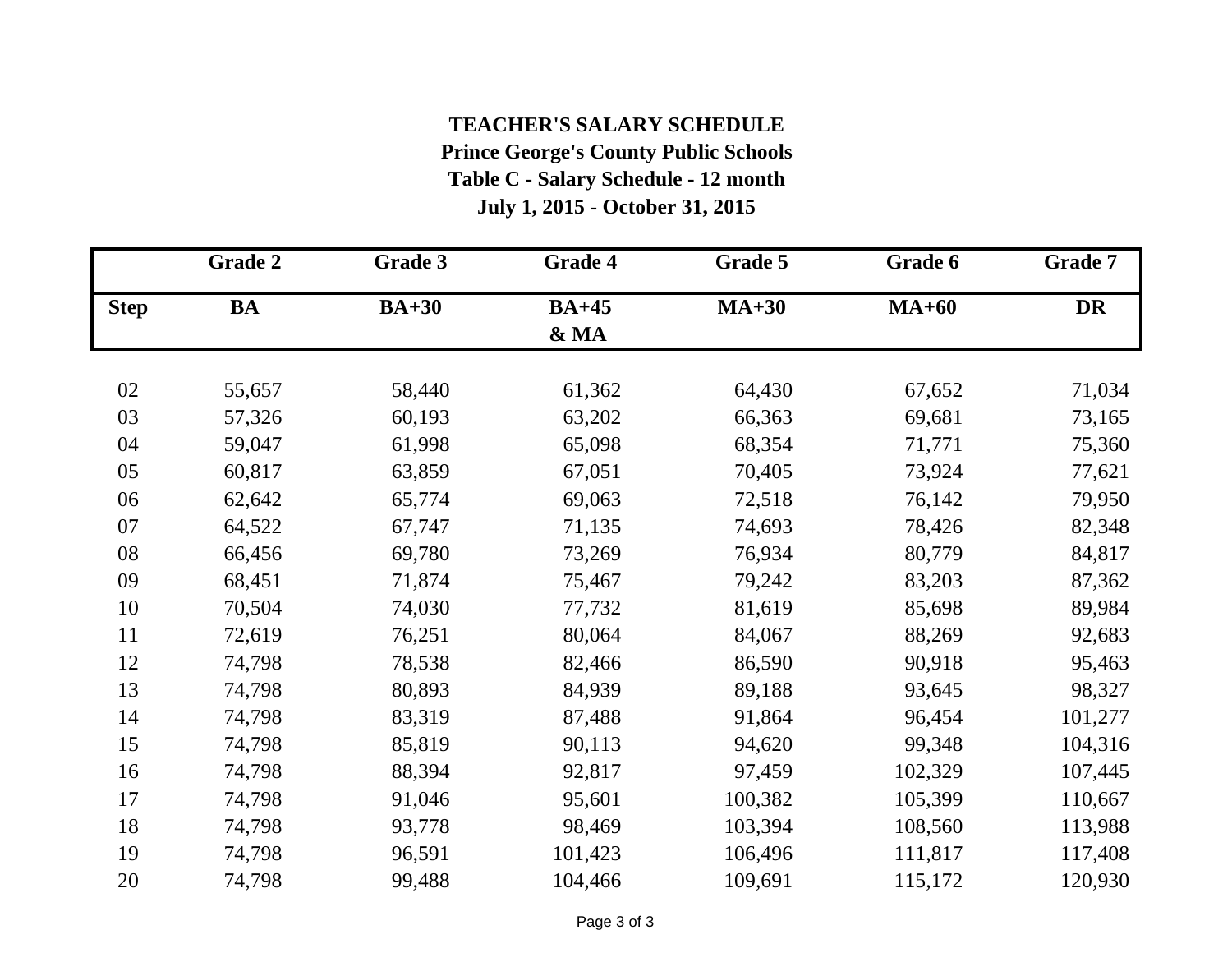### **TEACHER'S SALARY SCHEDULE Prince George's County Public Schools**

**Table A - Salary Schedule - 10 month**

**November 1, 2015 - June 30, 2016**

|             | Grade 2   | Grade 3 | Grade 4 | Grade 5 | Grade 6 | <b>Grade 7</b> |
|-------------|-----------|---------|---------|---------|---------|----------------|
| <b>Step</b> | <b>BA</b> | $BA+30$ | $BA+45$ | $MA+30$ | $MA+60$ | DR             |
|             |           |         | & MA    |         |         |                |
| 02          | 46,844    | 49,187  | 51,646  | 54,228  | 56,940  | 59,787         |
| 03          | 48,250    | 50,662  | 53,195  | 55,855  | 58,648  | 61,581         |
| 04          | 49,697    | 52,183  | 54,791  | 57,532  | 60,407  | 63,428         |
| 05          | 51,188    | 53,747  | 56,435  | 59,258  | 62,219  | 65,331         |
| 06          | 52,723    | 55,360  | 58,129  | 61,035  | 64,087  | 67,291         |
| 07          | 54,306    | 57,021  | 59,872  | 62,866  | 66,009  | 69,309         |
| 08          | 55,934    | 58,732  | 61,668  | 64,752  | 67,989  | 71,389         |
| 09          | 57,612    | 60,494  | 63,518  | 66,695  | 70,029  | 73,530         |
| 10          | 59,341    | 62,309  | 65,424  | 68,696  | 72,129  | 75,736         |
| 11          | 61,121    | 64,177  | 67,387  | 70,757  | 74,294  | 78,007         |
| 12          | 62,955    | 66,102  | 69,409  | 72,880  | 76,523  | 80,349         |
| 13          | 62,955    | 68,085  | 71,491  | 75,066  | 78,817  | 82,758         |
| 14          | 62,955    | 70,127  | 73,635  | 77,319  | 81,183  | 85,241         |
| 15          | 62,955    | 72,231  | 75,845  | 79,639  | 83,619  | 87,799         |
| 16          | 62,955    | 74,399  | 78,120  | 82,028  | 86,127  | 90,432         |
| 17          | 62,955    | 76,630  | 80,464  | 84,489  | 88,710  | 93,145         |
| 18          | 62,955    | 78,929  | 82,879  | 87,023  | 91,372  | 95,940         |
| 19          | 62,955    | 81,298  | 85,364  | 89,634  | 94,113  | 98,818         |
| 20          | 62,955    | 83,736  | 87,926  | 92,323  | 96,936  | 101,783        |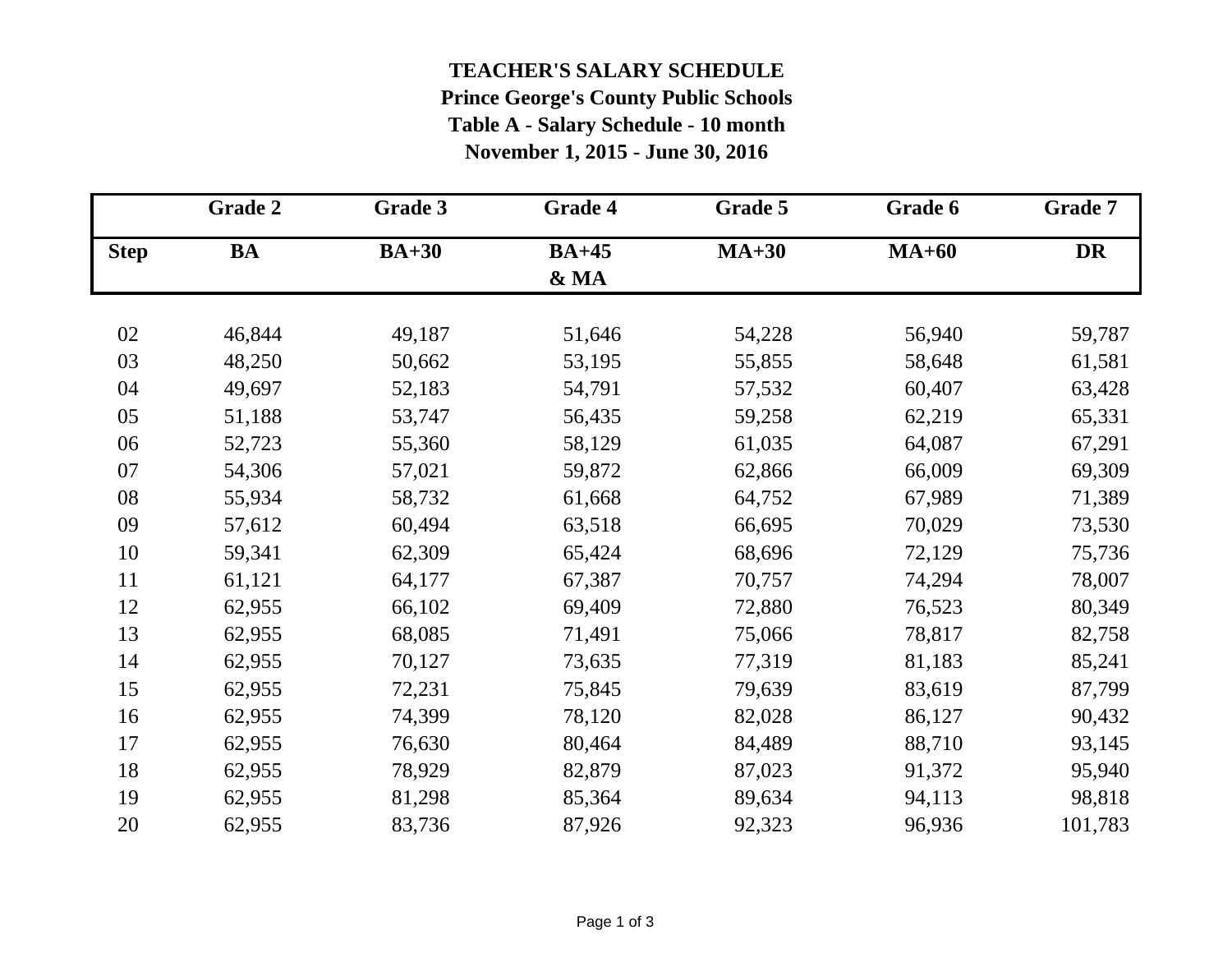# **Prince George's County Public Schools TEACHER'S SALARY SCHEDULE**

**Table B - Salary Schedule - 11 month**

**November 1, 2015 - June 30, 2016**

|             | <b>Grade 2</b> | Grade 3 | Grade 4         | Grade 5 | Grade 6 | Grade 7 |
|-------------|----------------|---------|-----------------|---------|---------|---------|
| <b>Step</b> | <b>BA</b>      | $BA+30$ | $BA+45$<br>& MA | $MA+30$ | $MA+60$ | DR      |
| 02          | 51,529         | 54,106  | 56,810          | 59,652  | 62,633  | 65,765  |
| 03          | 53,076         | 55,728  | 58,514          | 61,441  | 64,513  | 67,739  |
| 04          | 54,667         | 57,400  | 60,271          | 63,285  | 66,448  | 69,771  |
| 05          | 56,306         | 59,122  | 62,078          | 65,183  | 68,441  | 71,865  |
| 06          | 57,996         | 60,896  | 63,941          | 67,139  | 70,494  | 74,020  |
| 07          | 59,735         | 62,723  | 65,859          | 69,153  | 72,609  | 76,241  |
| 08          | 61,527         | 64,605  | 67,836          | 71,227  | 74,787  | 78,528  |
| 09          | 63,373         | 66,544  | 69,870          | 73,364  | 77,032  | 80,883  |
| 10          | 65,275         | 68,540  | 71,967          | 75,566  | 79,343  | 83,310  |
| 11          | 67,234         | 70,595  | 74,126          | 77,833  | 81,723  | 85,809  |
| 12          | 69,251         | 72,713  | 76,350          | 80,168  | 84,175  | 88,383  |
| 13          | 69,251         | 74,895  | 78,641          | 82,574  | 86,699  | 91,034  |
| 14          | 69,251         | 77,141  | 80,999          | 85,050  | 89,301  | 93,765  |
| 15          | 69,251         | 79,455  | 83,429          | 87,603  | 91,981  | 96,579  |
| 16          | 69,251         | 81,837  | 85,932          | 90,231  | 94,739  | 99,476  |
| 17          | 69,251         | 84,293  | 88,510          | 92,938  | 97,581  | 102,459 |
| 18          | 69,251         | 86,822  | 91,167          | 95,726  | 100,509 | 105,534 |
| 19          | 69,251         | 89,427  | 93,901          | 98,598  | 103,524 | 108,700 |
| 20          | 69,251         | 92,110  | 96,718          | 101,556 | 106,630 | 111,962 |